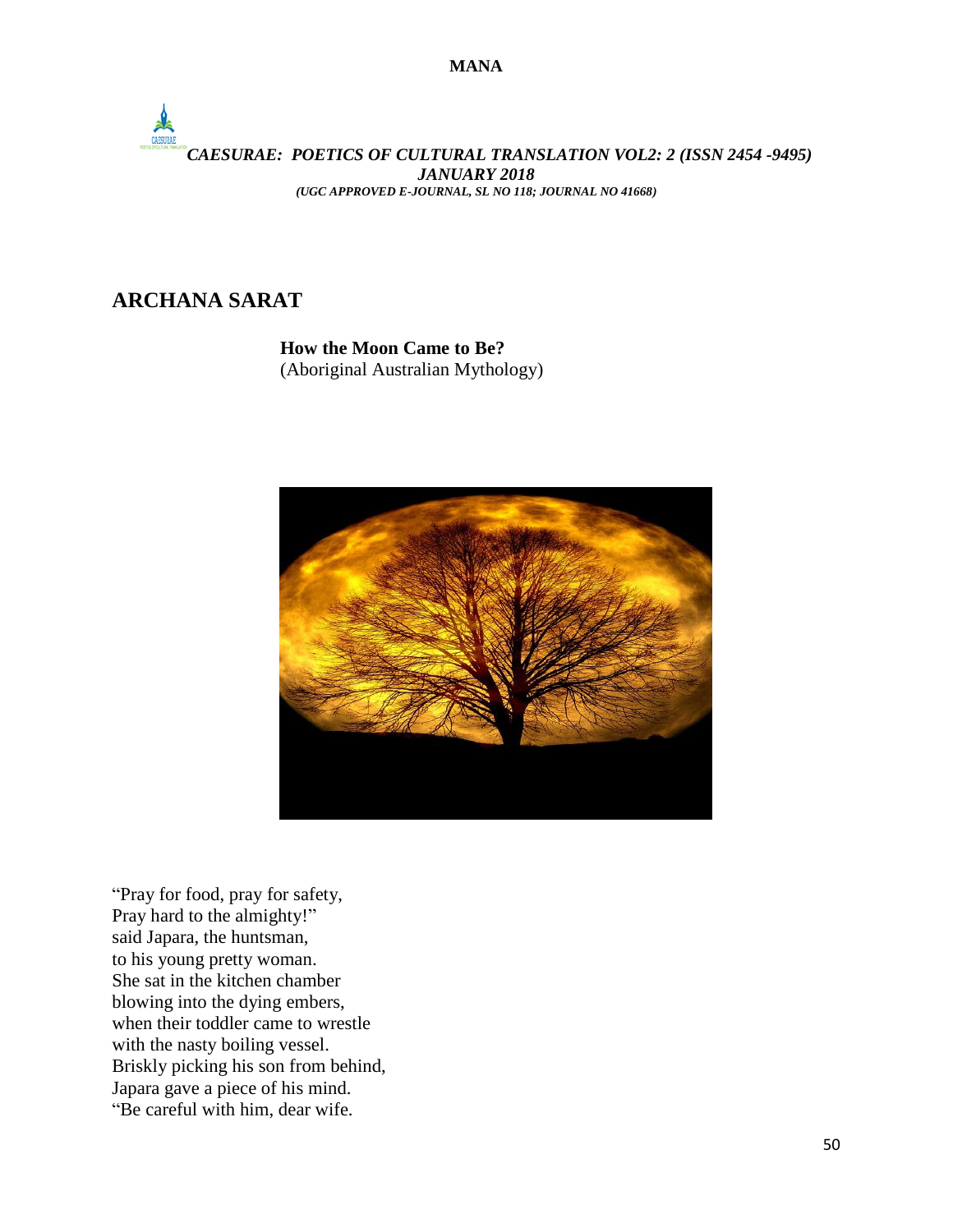# $\frac{1}{2}$ *CAESURAE: POETICS OF CULTURAL TRANSLATION VOL2: 2 (ISSN 2454 -9495) JANUARY 2018 (UGC APPROVED E-JOURNAL, SL NO 118; JOURNAL NO 41668)*

He is the shining light of my life."

After her Japara took off, After her son fed and nodded off, Japara's wife bathed in a nearby stream. The water glowed with the sun's beam. Her golden skin glistened and gleamed. She did not know she looked a dream. When Parukapoli saw her, His knees grew weak and his speech slurred. Around her bosom clung her wet clothes Through which his eyes lustily bored. Parukapoli's heart went soft, groin hard and he looked daft. He knew he had to have her. He just had to have her but he had nothing to pull her. He was a simple poor storyteller. He had no money to buy her. He had no jewelry to gift her. He had no strength to take her, but he had one thing—just one thing— He was a fabulous storyteller!

With tales one after another, Parukapoli sat regaling her. The yarns spun were dashing till they heard the sound of splashing. Japara's son was in the stream! Japara's wife gave a loud scream. She jumped in to save her son but the mischief was already done. She brought out the lifeless boy and sobbed for losing the chief of her joy.

She waited for Japara, hoping he'd be her umbrella, but he went mad with anger. Slapping her hard, he screamed, "How can a man—another man make you forget the world?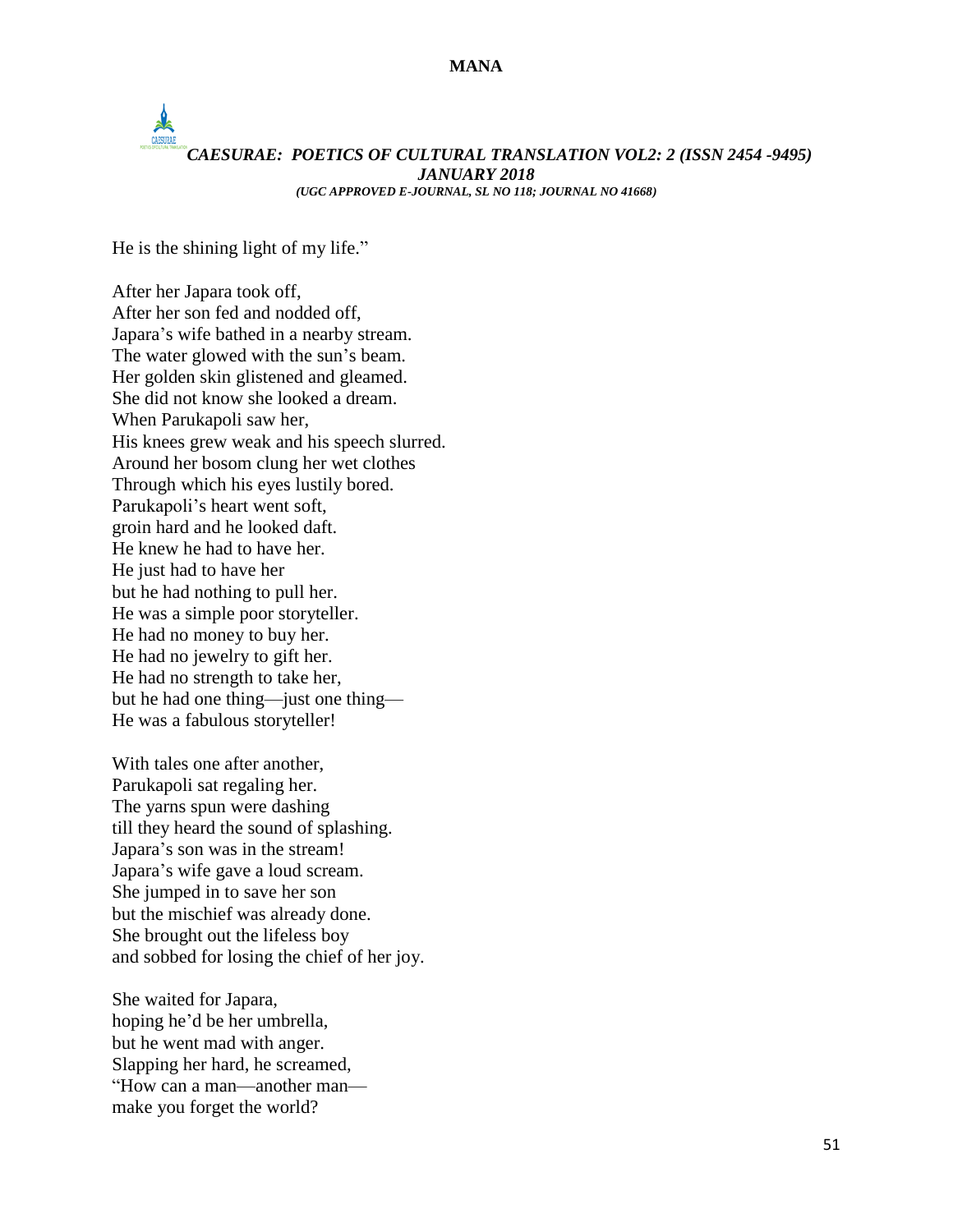# $\frac{1}{2}$ *CAESURAE: POETICS OF CULTURAL TRANSLATION VOL2: 2 (ISSN 2454 -9495) JANUARY 2018 (UGC APPROVED E-JOURNAL, SL NO 118; JOURNAL NO 41668)*

You are no more my wife. You killed the love of my life!" He picked a sword and killed her.

He sought out Parukapoli and rushed at him in fury. They fought and fought Till Japara erased the storytelling blot.

The tribe came running … Aghast at Japara, they started fuming, "How can you kill your wife? She loved your son with all her life." Wounded and broken, Japara mourned for them both. He struck his head and hit his chest and gave moaning cries filled with distress. He understood his big blunder and ran to get his son and her.

Kind spirits had taken the bodies away. Japara fell on his knees and started to pray. "They are both, with us, in the sky. Searching for them high and dry would be your punishment." The kind spirits gave their admonishment.

Japara's scars from the fight of doom are seen as the lines on the moon. The moonlight is the campfire he lit to search the dark sky and relinquish his guilt. His search in the sky was incessant; marked by the moon's gibbous and crescents. He is still on his endless quest, doing his best, to rebuild his family's nest.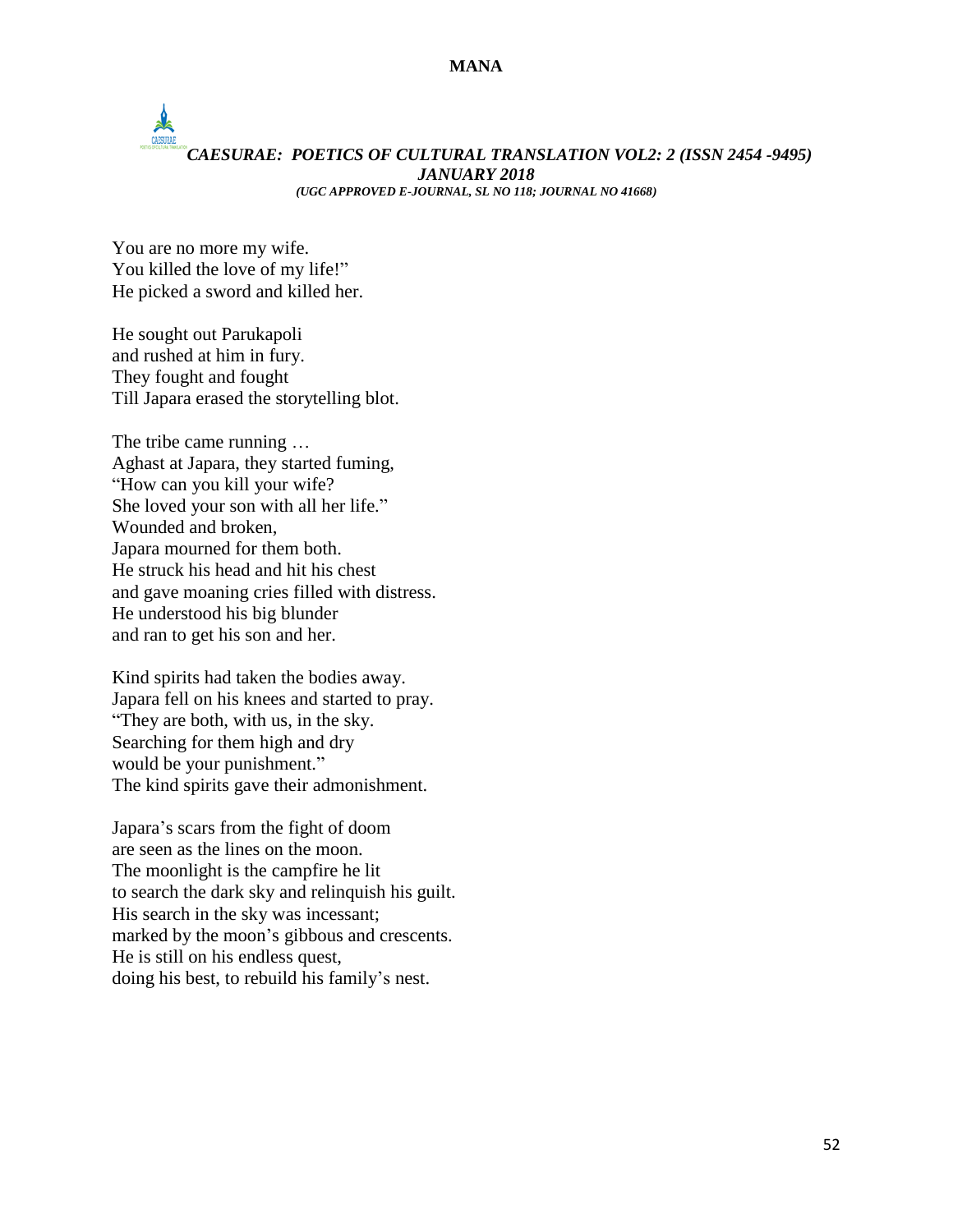## *CAESURAE: POETICS OF CULTURAL TRANSLATION VOL2: 2 (ISSN 2454 -9495) JANUARY 2018 (UGC APPROVED E-JOURNAL, SL NO 118; JOURNAL NO 41668)*

### **Power of the Story Myth**



Dozens of deities To appease with treaties, To thank for triumphs with drums beating, To pray for health and share the wealth, So monsters are kept away Monsoons don't go astray Storms don't get stirred creating big disasters.

Roam the big wide world— India, Egypt, Greek or Rome. Everyone has their own Myths and tales galore. Something to make sense, To reveal the unknown … Rituals, Rhythms, Rhymes change, Trials, Rites, Tribes change,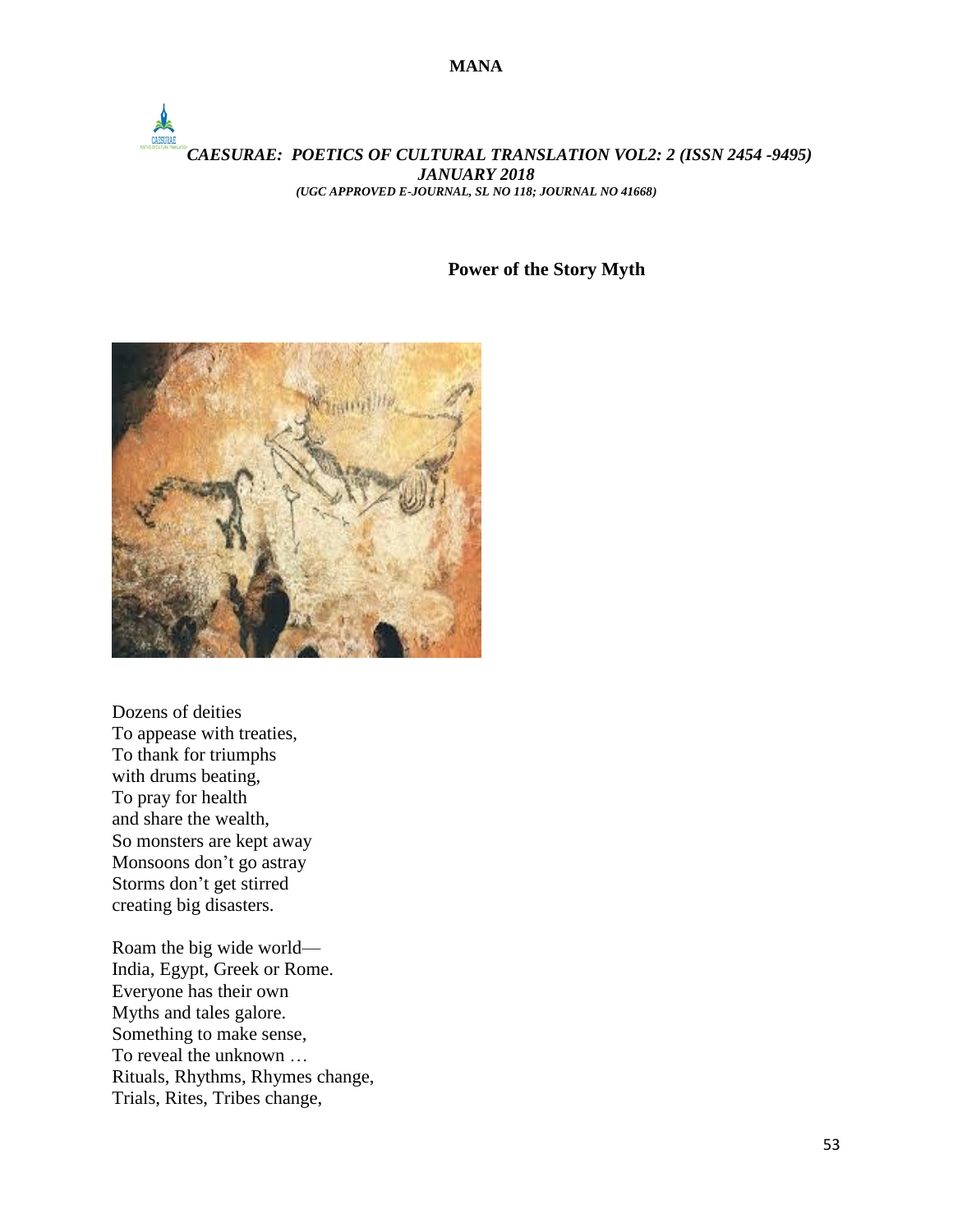**MANA**

# *CAESURAE: POETICS OF CULTURAL TRANSLATION VOL2: 2 (ISSN 2454 -9495) JANUARY 2018 (UGC APPROVED E-JOURNAL, SL NO 118; JOURNAL NO 41668)*

But the lessons learnt remain the same. That's the power—the power of the story myth.

> **The Cosmic Dance** (Lay – narrative poem in octasyllabic couplets)



The wind was gentle, the leaf was fresh, The cuckoo's chirp—gay and refreshed. When Kalia brought out his hooded head, Silence reigned—as heavy as lead. Devouring cuckoo, Kalia chuffed. Life on Yamuna became tough.